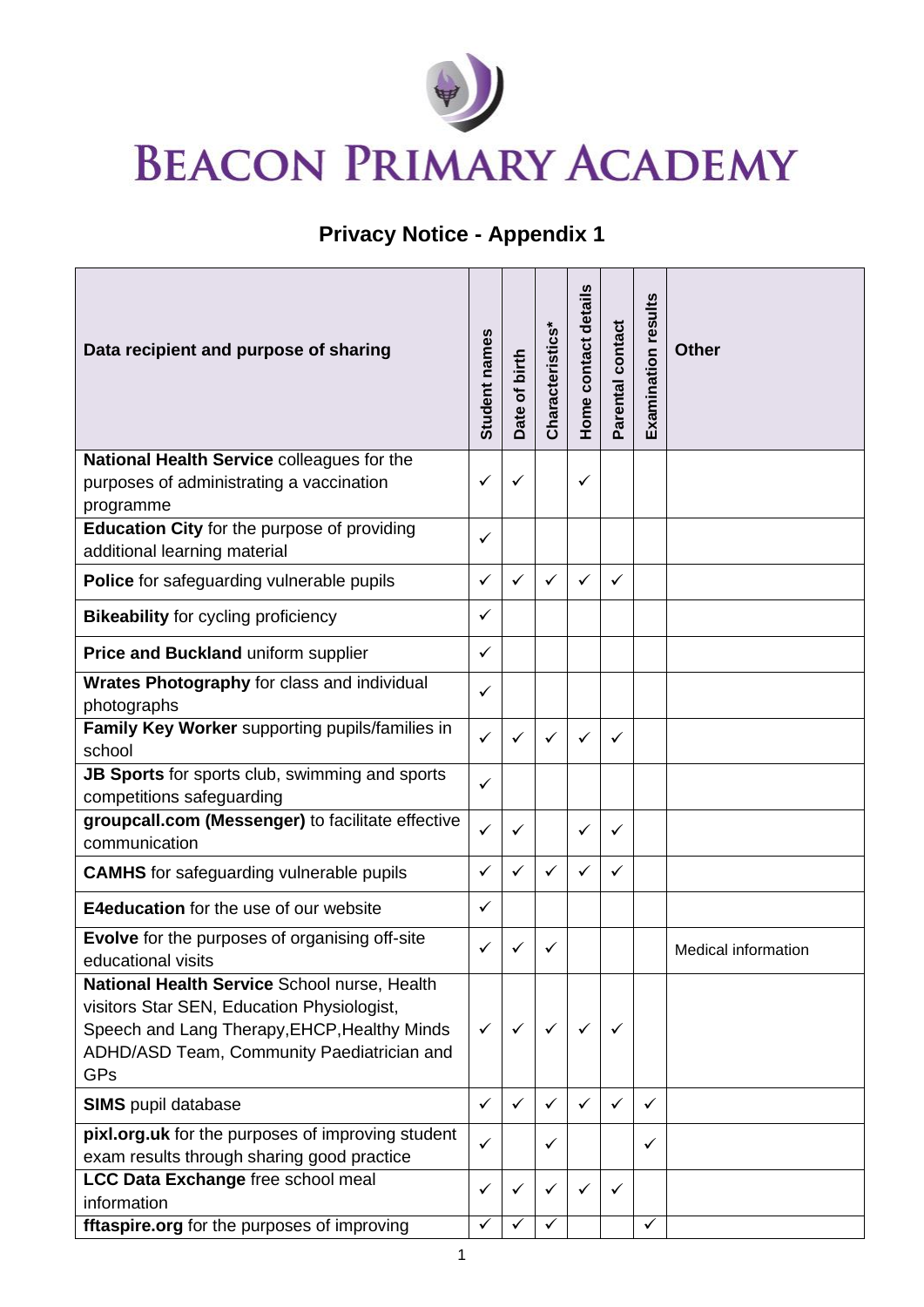| Data recipient and purpose of sharing                                                                                                                                                                                                       | Student names | Date of birth | Characteristics* | Home contact details | Parental contact | <b>Examination results</b> | <b>Other</b>   |
|---------------------------------------------------------------------------------------------------------------------------------------------------------------------------------------------------------------------------------------------|---------------|---------------|------------------|----------------------|------------------|----------------------------|----------------|
| student exam results                                                                                                                                                                                                                        |               |               |                  |                      |                  |                            |                |
| <b>Education Welfare Officer supporting</b>                                                                                                                                                                                                 |               |               |                  |                      |                  |                            |                |
| families/pupils in school in relation to attendance                                                                                                                                                                                         | ✓             |               |                  | ✓                    | ✓                |                            |                |
| huddle.com for the purposes of collaborative                                                                                                                                                                                                |               |               |                  |                      |                  |                            |                |
| working as part of the Academy's membership of<br>the PIXL club (pixl.org.uk). Information about<br>Huddle's compliance with the <b>privacy shield</b><br>certification (as a non-EU company) is available<br>online by following the link. | ✓             |               | ✓                |                      |                  | ✓                          | Employee names |
| Lincolnshire County Council for the purpose of                                                                                                                                                                                              |               |               |                  |                      |                  |                            |                |
| successful school admissions, free school meals                                                                                                                                                                                             | ✓             |               | ✓                | ✓                    | ✓                |                            |                |
| etc.                                                                                                                                                                                                                                        |               |               |                  |                      |                  |                            |                |
| Skegness Academy for the efficient running of                                                                                                                                                                                               |               |               |                  |                      |                  |                            |                |
| our school meals                                                                                                                                                                                                                            | ✓             |               |                  |                      |                  |                            |                |
| Southview Swimming Pool for the safeguarding<br>of pupils during swimming lessons                                                                                                                                                           | ✓             |               | $\checkmark$     |                      |                  |                            |                |
| Early Years Team to provide information for                                                                                                                                                                                                 |               |               |                  |                      |                  |                            |                |
| funding purposes                                                                                                                                                                                                                            | ✓             | ✓             | ✓                | ✓                    | ✓                |                            |                |
| <b>Coolmilk</b> for the purpose of providing milk                                                                                                                                                                                           | ✓             |               | ✓                |                      |                  |                            |                |
| Perspective Lite - pupil assessment and data                                                                                                                                                                                                | ✓             | ✓             | ✓                |                      |                  |                            |                |
| Sara Smith for purposes of yoga class<br>safeguaring                                                                                                                                                                                        | ✓             |               |                  | ✓                    |                  |                            |                |
| Lisa Jay Institute for the purposes of dance club<br>safeguarding                                                                                                                                                                           | ✓             |               |                  |                      |                  |                            |                |
| Mathletics for the purpose of providing additional                                                                                                                                                                                          |               |               |                  |                      |                  |                            |                |
| learning material                                                                                                                                                                                                                           | ✓             |               |                  |                      |                  |                            |                |
| Skegness Children Centre for the safeguarding                                                                                                                                                                                               |               |               |                  |                      |                  |                            |                |
| of vulnerable pupils                                                                                                                                                                                                                        | ✓             |               |                  |                      |                  |                            |                |
| Tapestry for the purpose of providing additional                                                                                                                                                                                            |               |               |                  |                      |                  |                            |                |
| learning material                                                                                                                                                                                                                           | ✓             | ✓             | ✓                |                      | ✓                |                            |                |
| <b>CPOMS</b> for the safeguarding of vulnerable pupils                                                                                                                                                                                      | $\checkmark$  | $\checkmark$  | ✓                |                      |                  |                            |                |
| Social Services/MASH Team for the                                                                                                                                                                                                           |               |               |                  |                      |                  |                            |                |
| safeguarding of vulnerable pupils                                                                                                                                                                                                           | ✓             |               | ✓                | ✓                    | ✓                |                            |                |
| Seesaw recording staff evidence                                                                                                                                                                                                             | $\checkmark$  |               |                  |                      |                  |                            |                |
| Department of Education for safeguarding                                                                                                                                                                                                    | ✓             |               | ✓                |                      |                  | ✓                          |                |
| purposes                                                                                                                                                                                                                                    |               |               |                  |                      |                  |                            |                |
| <b>Twitter</b> for communication purposes                                                                                                                                                                                                   |               |               |                  |                      |                  |                            |                |
| ePEP System (Virtual School) for the                                                                                                                                                                                                        | ✓             | ✓             | ✓                | ✓                    | ✓                | ✓                          |                |
| safeguarding of vulnerable pupils                                                                                                                                                                                                           |               |               |                  |                      |                  |                            |                |
| STT - specific pupil assessments- SEND                                                                                                                                                                                                      | ✓             | ✓             | ✓                |                      |                  | ✓                          |                |
| Spellodrome for the purpose of providing                                                                                                                                                                                                    | ✓             |               |                  |                      |                  |                            |                |
| additional learning material                                                                                                                                                                                                                |               |               |                  |                      |                  |                            |                |
| Piano Academy for safeguarding purposes                                                                                                                                                                                                     | $\checkmark$  |               |                  |                      |                  |                            |                |